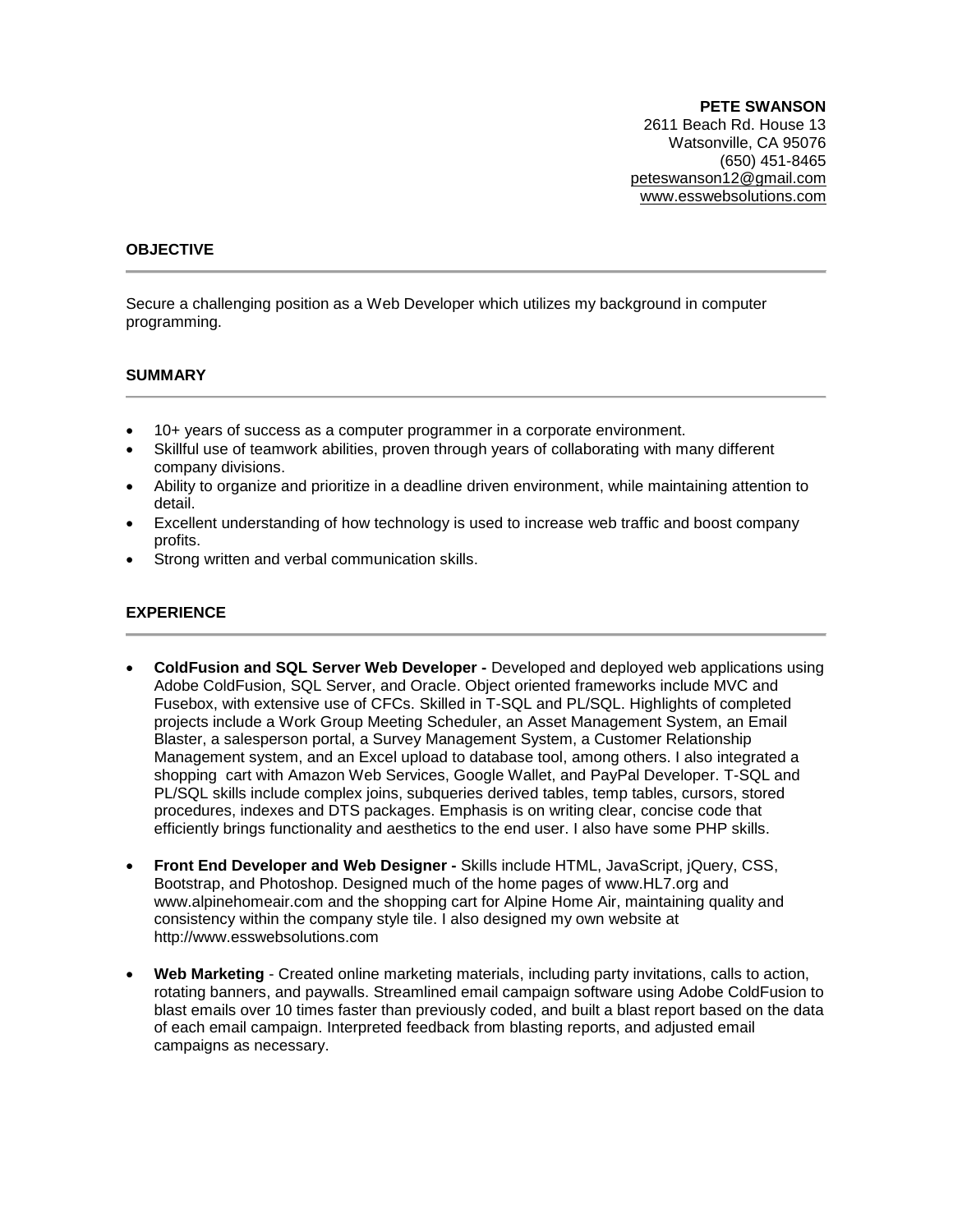- **Leveraging of Website Statistics** Analyzed and manipulated WebTrends reports, Google Analytics data, and in-house icon reports. Website design was frequently adjusted to accommodate user browsing trends that were summarized from the marketing data, resulting in increased web traffic and improvements in customer satisfaction surveys.
- **Development of Sales Spreadsheets and Sales Reports**  Worked closely with sales executives to facilitate the availability of vital sales data to the sales team. Created automated weekly email reports with customized sales information, and highlighted existing accounts, recently closed deals, and potential new contracts. Built online reports which outlined total deals per sales region, top 50 accounts by volume, dealer contract history, and sales pipelines.

## **COMPUTER PROGRAMMER WORK HISTORY**

|               | 6/14 - present Freelance Web Developer                                       | www.corcoran.com<br>www.listingbridge.com<br>www. njcaoilgroup.com<br>www.royalcomputerrepair.com             |                    |  |
|---------------|------------------------------------------------------------------------------|---------------------------------------------------------------------------------------------------------------|--------------------|--|
|               |                                                                              | ColdFusion 11, BlueDragon 7.1, SQL Server 2014, HTML, CSS, JavaScript, jQuery,                                |                    |  |
|               | Photoshop                                                                    |                                                                                                               |                    |  |
| $9/13 - 4/14$ | <b>Health Level Seven</b><br>Visual Source Safe, MS Excel, Fusebox 4.0       | www.HL7.org<br>ColdFusion 10, SQL Server 2012, HTML, CSS, Photoshop, jQuery,                                  | Ann Arbor, MI      |  |
| $7/12 - 9/13$ | <b>Alpine Home Air</b>                                                       | www.alpinehomeair.com Chicago, IL<br>ColdFusion 9, SQL Server 2008, HTML, CSS, jQuery, Gimp, AJAX, JSON, XML, |                    |  |
|               | Amazon Web Services, PayPal Developer, Google Wallet                         |                                                                                                               |                    |  |
| $1/11 - 8/11$ | Alliance Analytical Solutions www.aaisolutions.com                           | ColdFusion 8, SQL Server 2008, HTML, CSS, JavaScript, ActionScript, Flex,                                     | <b>Fremont, CA</b> |  |
|               | Photoshop                                                                    |                                                                                                               |                    |  |
| 11/07 - 5/08  | On Assignment<br>ColdFusion 8, SQL Server 2005, JavaScript, AJAX, Subversion | www.onassignment.com                                                                                          | Calabasas, CA      |  |
| 8/07 - 11/07  | <b>Disney</b><br>ColdFusion 8, AJAX, JSON, JavaScript, HTML                  | www.disney.com                                                                                                | <b>Burbank, CA</b> |  |
| $8/05 - 6/07$ | <b>Boeing</b>                                                                | www.boeing.com<br>ColdFusion 7, PHP 5.2, MVC, Oracle 10g, PL/SQL, HTML, CSS, JavaScript,                      | Long Beach, CA     |  |
|               | Fireworks MX, MS Excel                                                       |                                                                                                               |                    |  |
| $9/03 - 8/05$ | Autobytel                                                                    | www.autobytel.com<br>ColdFusion MX, SQL Server 2000, Dreamweaver MX, T-SQL, CSS, DHTML, HTML,                 | Irvine, CA         |  |
|               |                                                                              | ASP, Photoshop, Flash MX, Visual Source Safe, DTS Packages, Crystal Reports 8.5                               |                    |  |
| $1/02 - 7/03$ | <b>IST Management</b>                                                        | www.istmanagement.com<br>ColdFusion MX, SQL Server 2000, Dreamweaver MX, CSS, HTML, DHTML, ASP,               | Atlanta, GA        |  |